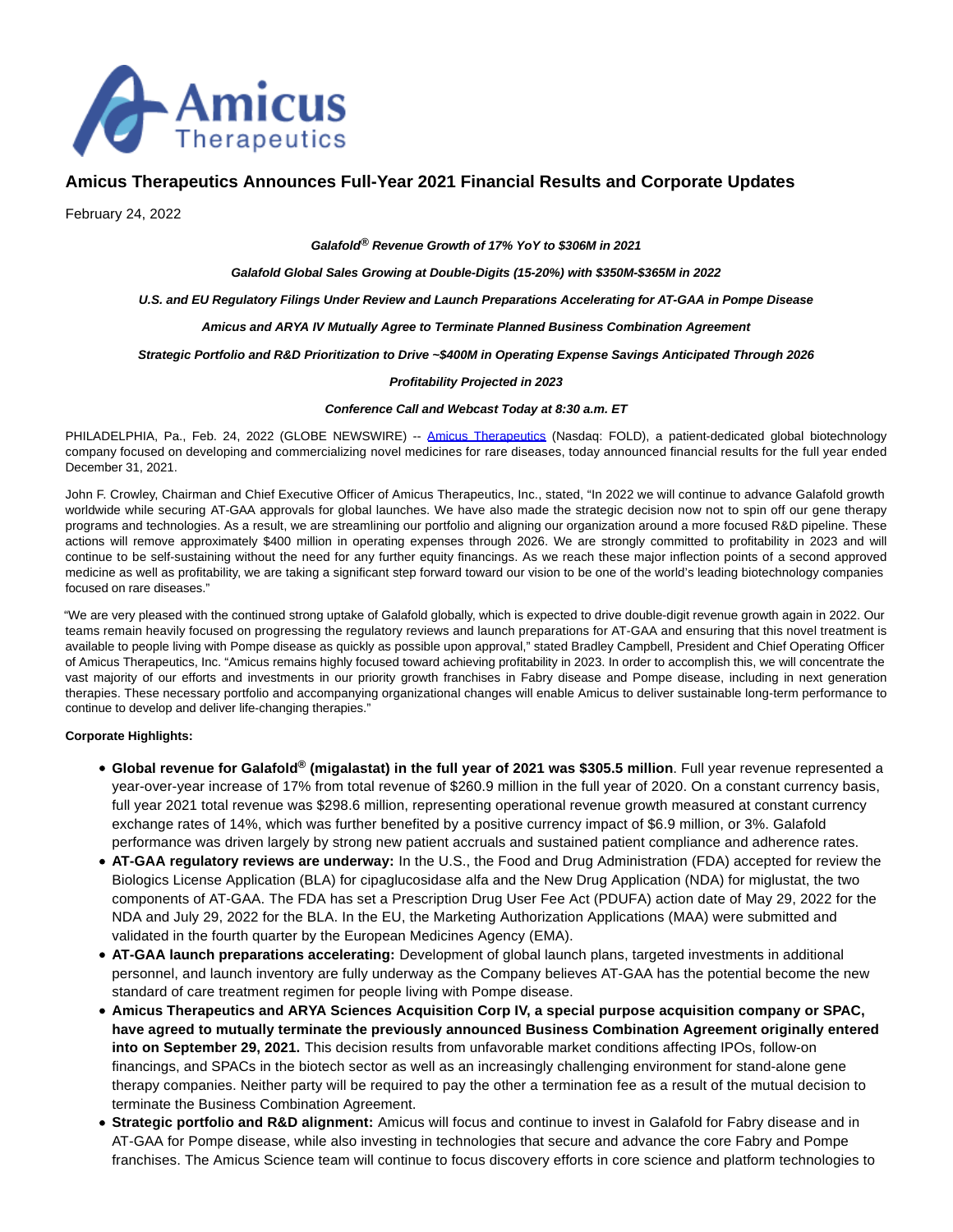address safe and efficient gene transfer. The prioritization of our gene therapy pipeline as well as alignment of our internal R&D organization is expected to result in approximately \$400M in net savings through 2026, an approximately similar amount in savings associated with the previously announced business combination agreement and spin off.

**Committed to achieving profitability in 2023.** Through this portfolio prioritization and careful management of expenses, the Company is on the path to achieve profitability<sup>3</sup> in 2023 as it executes on the global expansion of Galafold and prepares for the global launch of AT-GAA.

# **Full Year 2021 Financial Results**

- Total revenue in the full year 2021 was \$305.5 million, a year-over-year increase of 17% from total revenue of \$260.9 million in the full year of 2020. On a constant currency basis, full year 2021 total revenue was \$298.6 million, representing operational revenue growth measured at constant currency exchange rates of 14%. Reported revenue was aided by a positive currency impact of \$6.9 million, or 3%.
- Cash, cash equivalents, and marketable securities totaled \$482.5 million at December 31, 2021, compared to \$483.3 million at December 31, 2020.
- Total GAAP operating expenses of \$477.5 million for the full year 2021 were broadly stable as compared to \$476.8 million for the full year 2020.
- Total non-GAAP operating expenses of \$406.9 million for the full year of 2021 decreased as compared to \$415.7 million in the full year of 2020, reflecting the timing of investments in our pipeline, partially offset by third-party costs.<sup>1</sup>
- Net loss was \$250.5 million, or \$0.92 per share, for the full year of 2021, and was reduced compared to a net loss of \$276.9 million, or \$1.07 per share, for the full year 2020.

 $<sup>1</sup>$  Full reconciliation of GAAP results to the Company's non-GAAP adjusted measures for all reporting periods appear in the tables to this press</sup> release.

# **2022 Financial Guidance**

- For the full-year 2022, the Company anticipates total Galafold revenue of at least \$350 million to \$365 million. Double-digit revenue growth (15-20%) in 2022 is expected to be driven by continued underlying demand from both switch and naïve patients, geographic expansion, the continued diagnosis of new Fabry patients and commercial execution across all major markets, including the U.S., EU, U.K., and Japan.
- Non-GAAP operating expense guidance for the full-year 2022 is \$470 million to \$485 million, driven by continued investment in the global Galafold launch, AT-GAA clinical studies and pre-launch activities, in addition to certain non-recurring costs for manufacturing to support the global launch of AT-GAA and committed obligations for the gene therapy portfolio. In 2023, Amicus expects non-GAAP operating expense levels to come down to a similar level as in 2021.<sup>2</sup>
- Cash, cash equivalents, and marketable securities totaled \$482.5 million at December 31, 2021. Based on current operating models, the Company believes that the current and projected cash flows are sufficient to achieve self-sustainability.

<sup>2</sup> A reconciliation of the differences between the non-GAAP expectation and the corresponding GAAP measure is not available without unreasonable effort due to high variability, complexity and low visibility as to the items that would be excluded from the GAAP measure.

<sup>3</sup> Based on projections of Amicus non-GAAP Net Income under current operating plans, which includes successful AT-GAA regulatory approvals and continued Galafold growth. We define non-GAAP Net Income as GAAP Net Income excluding the impact of share-based compensation expense, changes in fair value of contingent consideration, depreciation and amortization, acquisition related income (expense), loss on extinguishment of debt, loss on impairment of assets, restructuring charges and income taxes.

# **Company Leadership Transition Update:**

As previously announced in September 2021, **Bradley Campbell** will succeed **John F. Crowley** as CEO of Amicus Therapeutics. That transition will take place on August 1, 2022. At that time, Mr. Campbell will become President and Chief Executive Officer of Amicus. Mr. Crowley will become the Executive Chairman of Amicus for a two-year term effective upon the August 1, 2022 transition and serving as Executive Chairman until August 1, 2024, after which he is expected to continue as the non-executive Chairman of the Board.

# **Anticipated 2022 Milestones by Program**

# **Galafold (migalastat) Oral Precision Medicine for Fabry Disease**

- Sustain double-digit revenue growth in 2022 of \$350 million to \$365 million
- Continue geographic expansion
- Registry and other Phase 4 studies ongoing

# **AT-GAA for Pompe Disease**

U.S. Prescription Drug User Fee Act (PDUFA) action date of May 29, 2022 for the NDA and July 29, 2022 for the BLA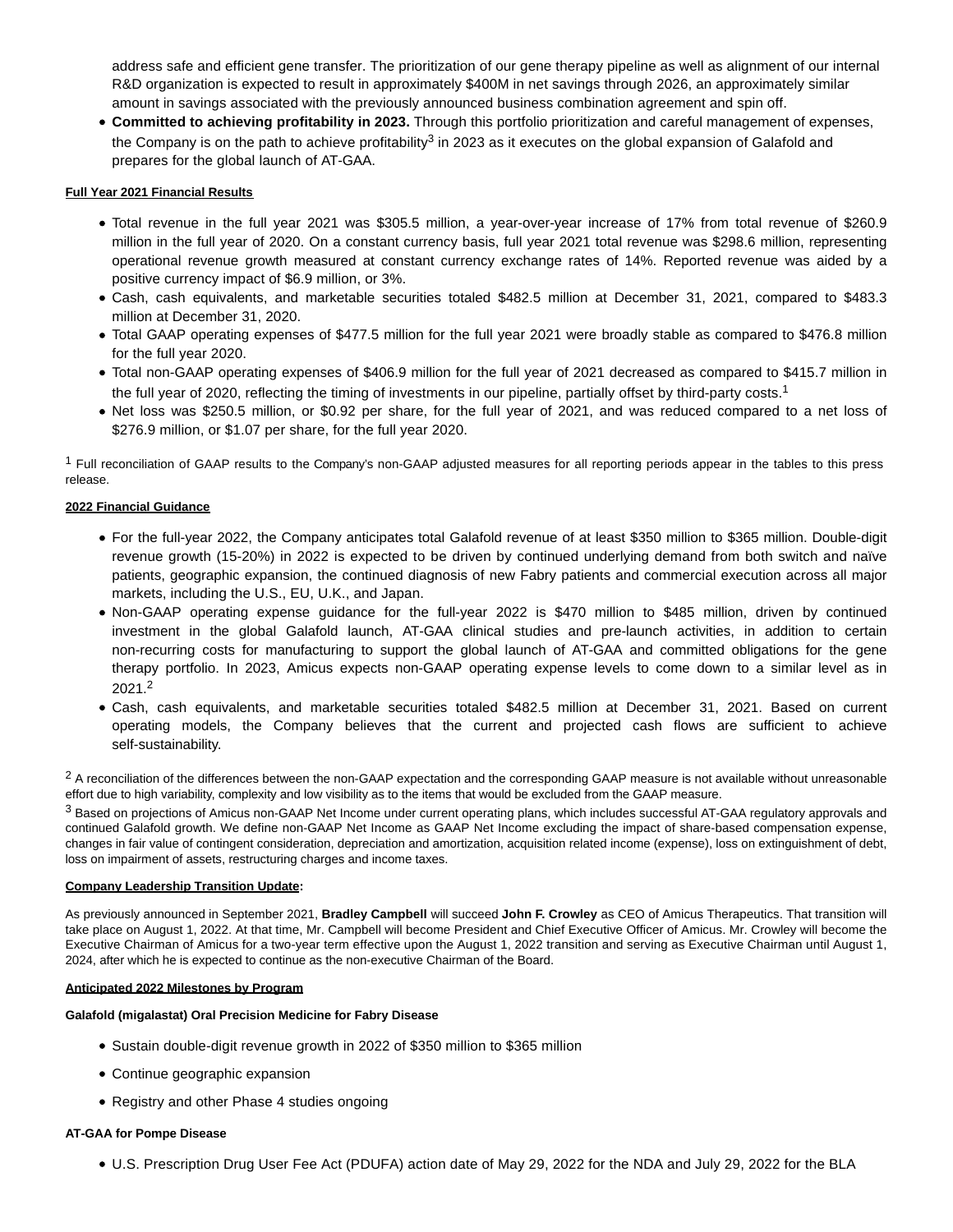- EU Committee for Medicinal Products for Human Use (CHMP) opinion expected in late 2022
- Continue to broaden access through early access plans in the U.K., Germany, Japan, and other countries
- Ongoing supportive studies, including pediatric and extension studies

# **Conference Call and Webcast**

Amicus Therapeutics will host a conference call and audio webcast today, February 24, 2022 at 8:30 a.m. ET to discuss the full year 2021 financial results and corporate updates. Interested participants and investors may access the conference call by dialing 877-303-5859 (U.S./Canada) or 678-224-7784 (international), conference ID: 1792414.

A live audio webcast and related presentation materials can also be accessed via the Investors section of the Amicus Therapeutics corporate website at in.amicusrx.com. Web participants are encouraged to register on the website 15 minutes prior to the start of the call. A replay of the call will be available for seven days beginning at 11:30 a.m. ET on February 24, 2022. Access numbers for this replay are 855-859-2056 (U.S./Canada) and 404-537-3406 (international); conference ID: 1792414.

# **About Galafold**

Galafold<sup>®</sup> (migalastat) 123 mg capsules is an oral pharmacological chaperone of alpha-Galactosidase A (alpha-Gal A) for the treatment of Fabry disease in adults who have amenable galactosidase alpha gene (GLA) variants. In these patients, Galafold works by stabilizing the body's own dysfunctional enzyme so that it can clear the accumulation of disease substrate. Globally, Amicus Therapeutics estimates that approximately 35 to 50 percent of Fabry patients may have amenable GLA variants, though amenability rates within this range vary by geography. Galafold is approved in over 40 countries around the world, including the U.S., EU, U.K., Japan and others.

### **U.S. INDICATIONS AND USAGE**

Galafold is indicated for the treatment of adults with a confirmed diagnosis of Fabry disease and an amenable galactosidase alpha gene (GLA) variant based on in vitro assay data.

This indication is approved under accelerated approval based on reduction in kidney interstitial capillary cell globotriaosylceramide (KIC GL-3) substrate. Continued approval for this indication may be contingent upon verification and description of clinical benefit in confirmatory trials.

# **U.S. IMPORTANT SAFETY INFORMATION**

#### **ADVERSE REACTIONS**

The most common adverse reactions reported with Galafold (≥10%) were headache, nasopharyngitis, urinary tract infection, nausea and pyrexia.

#### **USE IN SPECIFIC POPULATIONS**

There is insufficient clinical data on Galafold use in pregnant women to inform a drug-associated risk for major birth defects and miscarriage. Advise women of the potential risk to a fetus.

It is not known if Galafold is present in human milk. Therefore, the developmental and health benefits of breastfeeding should be considered along with the mother's clinical need for Galafold and any potential adverse effects on the breastfed child from Galafold or from the underlying maternal condition.

Galafold is not recommended for use in patients with severe renal impairment or end-stage renal disease requiring dialysis.

The safety and effectiveness of Galafold have not been established in pediatric patients.

To report Suspected Adverse Reactions, contact Amicus Therapeutics at 1-877-4AMICUS or FDA at 1-800-FDA-1088 o[r www.fda.gov/medwatch.](https://www.globenewswire.com/Tracker?data=0vfazI1zmnl_-twPqpgRg1dN12Pw0tIb9wwI2FwEd3XAJXWmjEyFJ2Qlph5GWEONZw3YtiABl3-SgArNA8ZzisJzT0F_qQN2Ph0-ITe6HdFjQl0UPe4NUSsCsthWl75u8d34aSSNYvi_XS78DkUycYShgw-qag38MZFGJsezwSl4232PMHvnxjCaMAT2g8QL)

For additional information about Galafold, including the full U.S. Prescribing Information, please visi[t https://www.amicusrx.com/pi/Galafold.pdf.](https://www.globenewswire.com/Tracker?data=2J_LlSzVcbP45mrJO--vHv2mPOw-DdYO7f6FvnVCZiQd3JQ5W1sS_mlSnkV2fadQjjVz_3nBTTtg8tkz5ULKbMkSdOM49zdjn65DELYZA--7sx5HJybVxxKKF-44ic21dzh4e0dvrgBK3FHQjxkdKQ==)

#### **EU Important Safety Information**

Treatment with Galafold should be initiated and supervised by specialists experienced in the diagnosis and treatment of Fabry disease. Galafold is not recommended for use in patients with a nonamenable mutation.

- Galafold is not intended for concomitant use with enzyme replacement therapy.
- Galafold is not recommended for use in patients with Fabry disease who have severe renal impairment (<30 mL/min/1.73 m2). The safety and efficacy of Galafold in children less than 12 years of age have not yet been established. No data are available.
- No dosage adjustments are required in patients with hepatic impairment or in the elderly population.
- There is very limited experience with the use of this medicine in pregnant women. If you are pregnant, think you may be pregnant, or are planning to have a baby, do not take this medicine until you have checked with your doctor, pharmacist, or nurse.
- While taking Galafold, effective birth control should be used. It is not known whether Galafold is excreted in human milk.
- Contraindications to Galafold include hypersensitivity to the active substance or to any of the excipients listed in the PRESCRIBING INFORMATION.
- Galafold 123 mg capsules are not for children (≥12 years) weighing less than 45 kg.
- It is advised to periodically monitor renal function, echocardiographic parameters and biochemical markers (every 6 months) in patients initiated on Galafold or switched to Galafold.
- OVERDOSE: General medical care is recommended in the case of Galafold overdose.
- The most common adverse reaction reported was headache, which was experienced by approximately 10% of patients who received Galafold. For a complete list of adverse reactions, please review the SUMMARY OF PRODUCT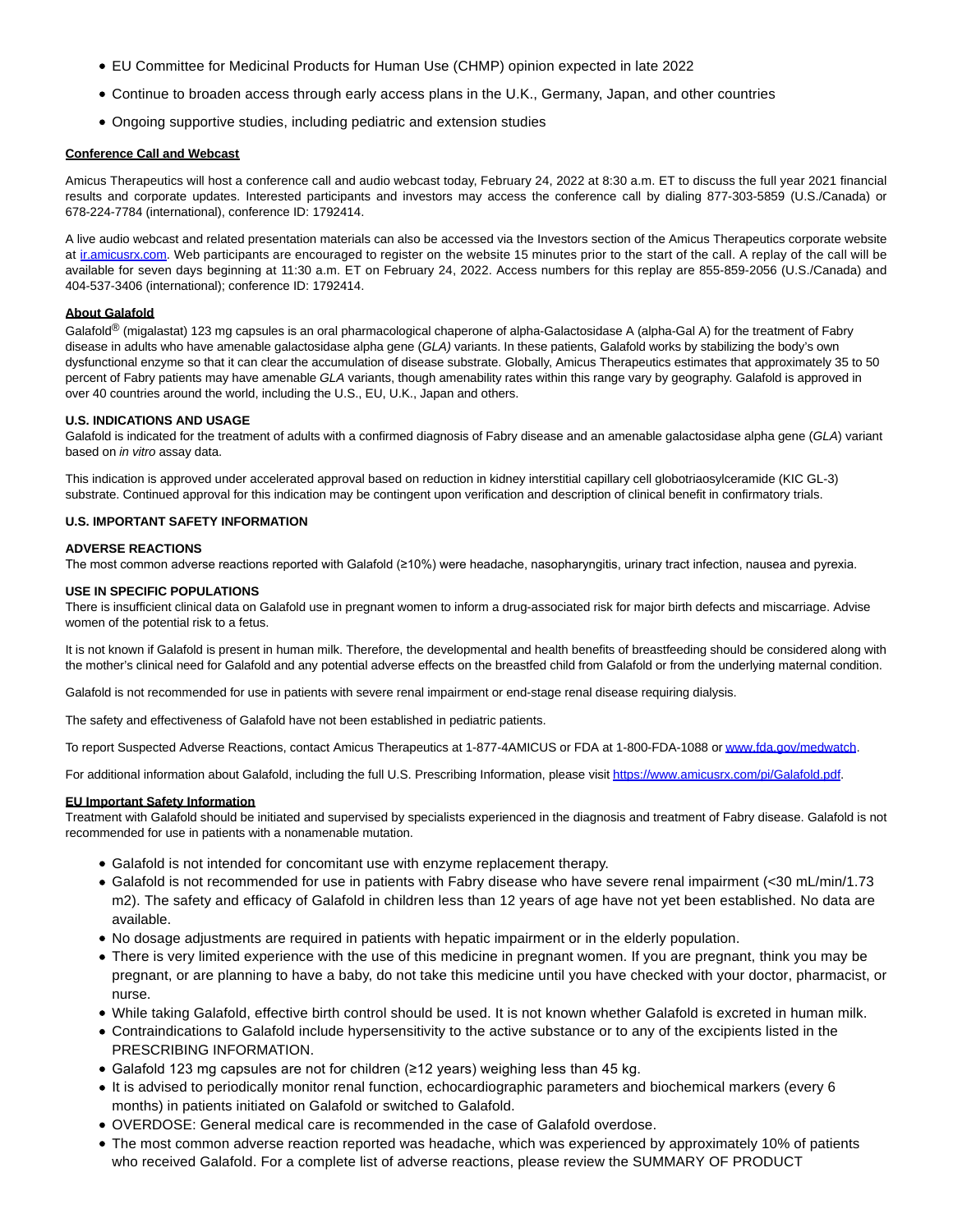# CHARACTERISTICS.

Call your doctor for medical advice about side effects.

For further important safety information for Galafold, including posology and method of administration, special warnings, drug interactions and adverse drug reactions, please see the European SmPC for Galafold available from the EMA website a[t www.ema.europa.eu.](https://www.globenewswire.com/Tracker?data=dW2fKEP2DpCqYDL_ji2Fi6kNJzNDnL9D6q7ozxFqjgKFU1gXIpkwQWaxSHjSxz3DHZdfSoJIm4wnrCJIzqQENCe1Yr8Pwww47JFIx_seygcSb1gKBKOzsPAhDndIcKaAxJRGhuYCZZUvgtvdOSoJUDOO38hEQYcnSI_bgOKBZ5Lq0z8IkyC9EeUorLxPPejwma5g20DM5dK2v13TsW5l9-zgLOYuJhRVtqaKrZO4EZjGyjVtn2deksWtRTELdBiwrLmP6l5EHqFbcocZOldszSiFdkzUXlg2T0twI7GTnkL74io_ra3fxudP21UwlRR0zsEJfg_gSkfFOm4HljWlHg==)

### **About Fabry Disease**

Fabry disease is an inherited lysosomal disorder caused by deficiency of an enzyme called alpha-galactosidase A (alpha-Gal A), which results from mutations in the GLA gene. The primary biological function of alpha-Gal A is to degrade specific lipids in lysosomes, including globotriaosylceramide (referred to here as GL-3 and also known as Gb3). Lipids that can be degraded by the action of alpha-Gal A are called "substrates" of the enzyme. Reduced or absent levels of alpha-Gal A activity lead to the accumulation of GL-3 in the affected tissues, including heart, kidneys, and skin. Accumulation of GL-3 and progressive deterioration of organ function is believed to lead to the morbidity and mortality of Fabry disease. The symptoms can be severe, differ from person to person, and begin at an early age.

## **About Amicus Therapeutics**

Amicus Therapeutics (Nasdaq: FOLD) is a global, patient-dedicated biotechnology company focused on discovering, developing and delivering novel high-quality medicines for people living with rare metabolic diseases. With extraordinary patient focus, Amicus Therapeutics is committed to advancing and expanding a robust pipeline of cutting-edge, first- or best-in-class medicines for rare metabolic diseases. For more information please visit the company's website at [www.amicusrx.com,](https://www.globenewswire.com/Tracker?data=ADATD1-QJ9s7AvENc9X5Javg_L_ftrv6K3-mIF9AqJ9kBBGMKafytXn1PnTfhiIxOBVodW98dWKgarmQz9IiKA==) and follow o[n Twitter a](https://www.globenewswire.com/Tracker?data=G4NUJkhR3NH6fDYo1FVDTixCiV99fn7IYtkbmDST_v-x864UOL35FFsoMOJSDEv-AYYBECoXC9TTce_Y9Re5ug==)n[d LinkedIn.](https://www.globenewswire.com/Tracker?data=jvz0Y4ys7E6bh8HM4FbKVuqt6AKbFSq9CVEOG3TR04H_hoS7ykL83YdimuZfiPEUMM-fvjwyXpsmR3LTBfIAChWVJlyrDJX0IH5rCpBLukgGcLU8yRIiJ6i2vZE90Zn6)

### **Non-GAAP Financial Measures**

In addition to financial information prepared in accordance with U.S. GAAP, this press release also contains adjusted financial measures that we believe provide investors and management with supplemental information relating to operating performance and trends that facilitate comparisons between periods and with respect to projected information. These adjusted financial measures are non-GAAP measures and should be considered in addition to, but not as a substitute for, the information prepared in accordance with U.S. GAAP. We typically exclude certain GAAP items that management does not believe affect our basic operations and that do not meet the GAAP definition of unusual or non-recurring items. Other companies may define these measures in different ways. Full reconciliations of GAAP results to the comparable non-GAAP measures for the reported periods appear in the financial tables section of this press release. When we provide our expectation for non-GAAP operating expenses on a forwardlooking basis, a reconciliation of the differences between the non-GAAP expectation and the corresponding GAAP measure generally is not available without unreasonable effort due to potentially high variability, complexity and low visibility as to the items that would be excluded from the GAAP measure in the relevant future period, such as unusual gains or losses. The variability of the excluded items may have a significant, and potentially unpredictable, impact on our future GAAP results.

### **Forward Looking Statement**

This press release contains "forward-looking statements" within the meaning of the Private Securities Litigation Reform Act of 1995 relating to preclinical and clinical development of our product candidates, the timing and reporting of results from preclinical studies and clinical trials, the prospects and timing of the potential regulatory approval of our product candidates, commercialization plans, manufacturing and supply plans, financing plans, and the projected revenues and cash position for the Company. The inclusion of forward-looking statements should not be regarded as a representation by us that any of our plans will be achieved. Any or all of the forward-looking statements in this press release may turn out to be wrong and can be affected by inaccurate assumptions we might make or by known or unknown risks and uncertainties. For example, with respect to statements regarding the goals, progress, timing, and outcomes of discussions with regulatory authorities, and in particular the potential goals, progress, timing, and results of preclinical studies and clinical trials, including as they are impacted by COVID-19 related disruption, are based on current information. The potential impact on operations from the COVID-19 pandemic is inherently unknown and cannot be predicted with confidence and may cause actual results and performance to differ materially from the statements in this release, including without limitation, because of the impact on general political and economic conditions, including as a result of efforts by governmental authorities to mitigate COVID-19, such as travel bans, shelter in place orders and third-party business closures and resource allocations, manufacturing and supply chain disruptions and limitations on patient access to commercial or clinical product. In addition to the impact of the COVID-19 pandemic, actual results may differ materially from those set forth in this release due to the risks and uncertainties inherent in our business, including, without limitation: the potential that results of clinical or preclinical studies indicate that the product candidates are unsafe or ineffective; the potential that it may be difficult to enroll patients in our clinical trials; the potential that regulatory authorities, including the FDA, EMA, and PMDA, may not grant or may delay approval for our product candidates; the potential that we may not be successful in commercializing Galafold in Europe, Japan, the US and other geographies or our other product candidates if and when approved; the potential that preclinical and clinical studies could be delayed because we identify serious side effects or other safety issues; the potential that we may not be able to manufacture or supply sufficient clinical or commercial products; and the potential that we will need additional funding to complete all of our studies and manufacturing. Further, the results of earlier preclinical studies and/or clinical trials may not be predictive of future results. Statements regarding corporate financial guidance and financial goals and the attainment of such goals. With respect to statements regarding projections of the Company's revenue and cash position, actual results may differ based on market factors and the Company's ability to execute its operational and budget plans. In addition, all forward-looking statements are subject to other risks detailed in our Annual Report on Form 10-K for the year ended December 31, 2021 to be filed today. You are cautioned not to place undue reliance on these forward-looking statements, which speak only as of the date hereof. All forward-looking statements are qualified in their entirety by this cautionary statement, and we undertake no obligation to revise or update this news release to reflect events or circumstances after the date hereof.

# CONTACT:

#### **Investors:**

Amicus Therapeutics Andrew Faughnan Executive Director, Investor Relations [afaughnan@amicusrx.com](https://www.globenewswire.com/Tracker?data=W5zeTrl6sRcVu9w7VdIX_ojr8Agyzw7NbUtHX9dmGlvedef59XMt23sd16TnAVNvpw7n_sEEOJLWBkDC3Is5qxZubPWMZuSRz5dNrPudbRQ=) (609) 662-3809

#### **Media:**

Amicus Therapeutics Diana Moore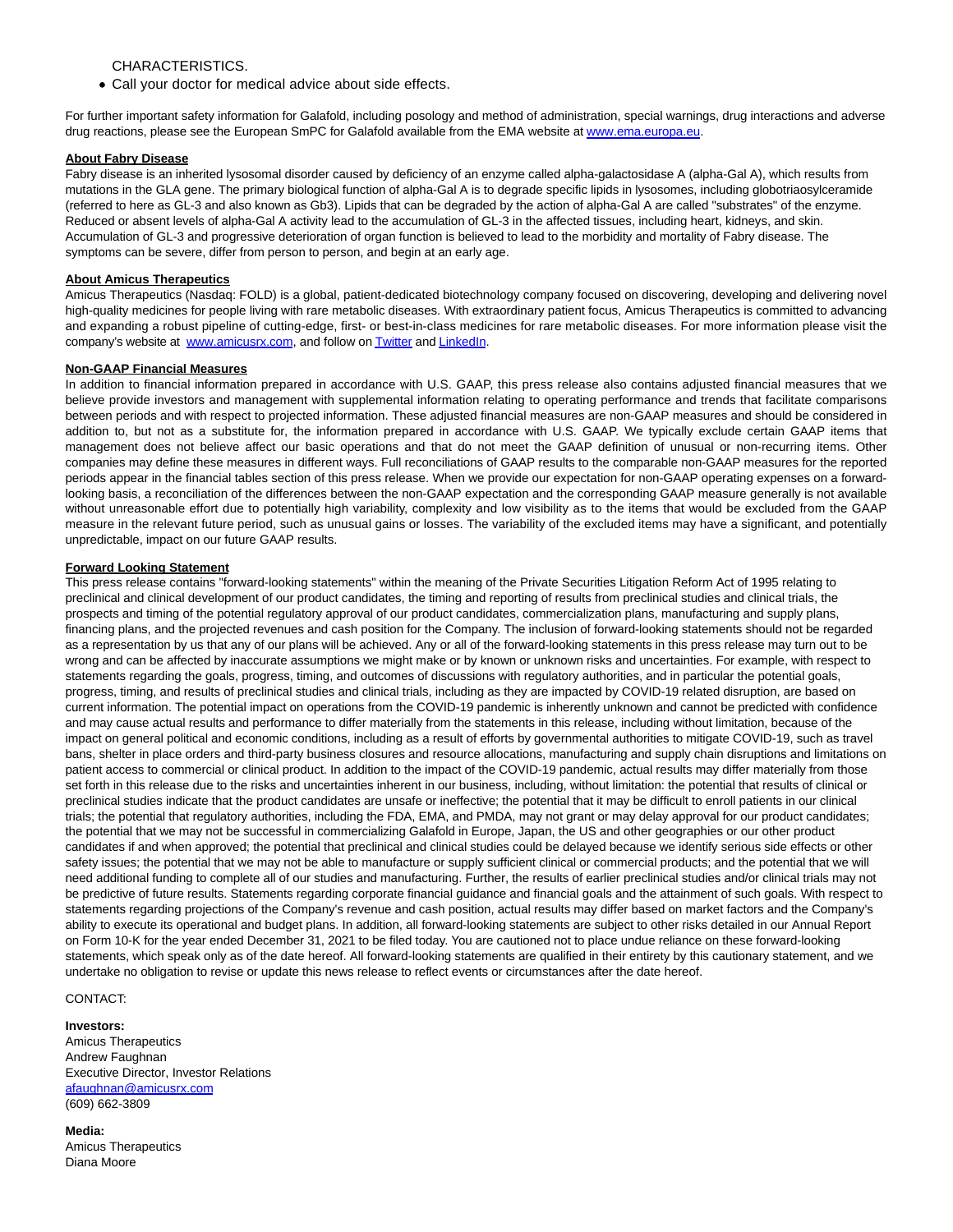# FOLD-G

**TABLE 1**

# **Amicus Therapeutics, Inc. Consolidated Statements of Operations (in thousands, except share and per share amounts)**

|                                                                                   | Years Ended December 31, |            |             |            |             |            |  |
|-----------------------------------------------------------------------------------|--------------------------|------------|-------------|------------|-------------|------------|--|
|                                                                                   |                          | 2021       |             | 2020       |             | 2019       |  |
| Net product sales                                                                 |                          | 305,514    | \$          | 260,886    | \$          | 182,237    |  |
| Cost of goods sold                                                                |                          | 34,466     |             | 31,044     |             | 21,963     |  |
| Gross profit                                                                      |                          | 271,048    |             | 229,842    |             | 160,274    |  |
| Operating expenses:                                                               |                          |            |             |            |             |            |  |
| Research and development                                                          |                          | 272,049    |             | 308,443    |             | 286,378    |  |
| Selling, general, and administrative                                              |                          | 192,710    |             | 156,407    |             | 169,861    |  |
| Changes in fair value of contingent consideration payable                         |                          | 6,514      |             | 3,144      |             | 3,297      |  |
| Depreciation and amortization                                                     |                          | 6,209      |             | 8,846      |             | 4,775      |  |
| Total operating expenses                                                          |                          | 477,482    |             | 476,840    |             | 464,311    |  |
| Loss from operations                                                              |                          | (206, 434) |             | (246,998)  |             | (304, 037) |  |
| Other (expense) income:                                                           |                          |            |             |            |             |            |  |
| Interest income                                                                   |                          | 509        |             | 3,226      |             | 10,249     |  |
| Interest expense                                                                  |                          | (32, 471)  |             | (22, 425)  |             | (18, 872)  |  |
| Loss on exchange of convertible notes                                             |                          |            |             |            |             | (40, 624)  |  |
| Loss on extinguishment of debt                                                    |                          | (257)      |             | (7, 276)   |             |            |  |
| Other expense                                                                     |                          | (2,901)    |             | (781)      |             | (2,626)    |  |
| Loss before income tax                                                            |                          | (241, 554) |             | (274, 254) |             | (355, 910) |  |
| Income tax (expense) benefit                                                      |                          | (8,906)    |             | (2,598)    |             | (478)      |  |
| Net loss attributable to common stockholders                                      |                          | (250, 460) | S           | (276,852)  | \$.         | (356, 388) |  |
| Net loss attributable to common stockholders per common share — basic and diluted |                          | (0.92)     | \$          | (1.07)     | \$          | (1.48)     |  |
| Weighted-average common shares outstanding — basic and diluted                    | 271,421,986              |            | 258,867,380 |            | 240,421,001 |            |  |

# **TABLE 2**

# **Amicus Therapeutics, Inc. Consolidated Balance Sheets (in thousands, except share and per share amounts)**

|                                                                                                                  | December 31, |             |  |
|------------------------------------------------------------------------------------------------------------------|--------------|-------------|--|
|                                                                                                                  | 2021         | 2020        |  |
| <b>Assets</b>                                                                                                    |              |             |  |
| Current assets:                                                                                                  |              |             |  |
| Cash and cash equivalents                                                                                        | \$245,197    | \$163,240   |  |
| Investments in marketable securities                                                                             | 237,299      | 320,029     |  |
| Accounts receivable                                                                                              | 52,672       | 46,923      |  |
| Inventories                                                                                                      | 26,818       | 19,556      |  |
| Prepaid expenses and other current assets                                                                        | 34,848       | 29,721      |  |
| Total current assets                                                                                             | 596,834      | 579,469     |  |
| Operating lease right-of-use assets, net                                                                         | 20,586       | 23,296      |  |
| Property and equipment, less accumulated depreciation of \$19,882 and \$14,487 at December 31, 2021 and December |              |             |  |
| 31, 2020, respectively                                                                                           | 42.496       | 43,863      |  |
| In-process research & development                                                                                | 23,000       | 23,000      |  |
| Goodwill                                                                                                         | 197,797      | 197,797     |  |
| Other non-current assets                                                                                         | 24,427       | 19,095      |  |
| <b>Total Assets</b>                                                                                              | \$905,140    | \$886,520   |  |
| <b>Liabilities and Stockholders' Equity</b>                                                                      |              |             |  |
| Current liabilities:                                                                                             |              |             |  |
| Accounts payable                                                                                                 | \$<br>21,513 | 17,063<br>S |  |
| Accrued expenses and other current liabilities                                                                   | 98,153       | 96,841      |  |
| Contingent consideration payable                                                                                 | 18,900       | 8,900       |  |